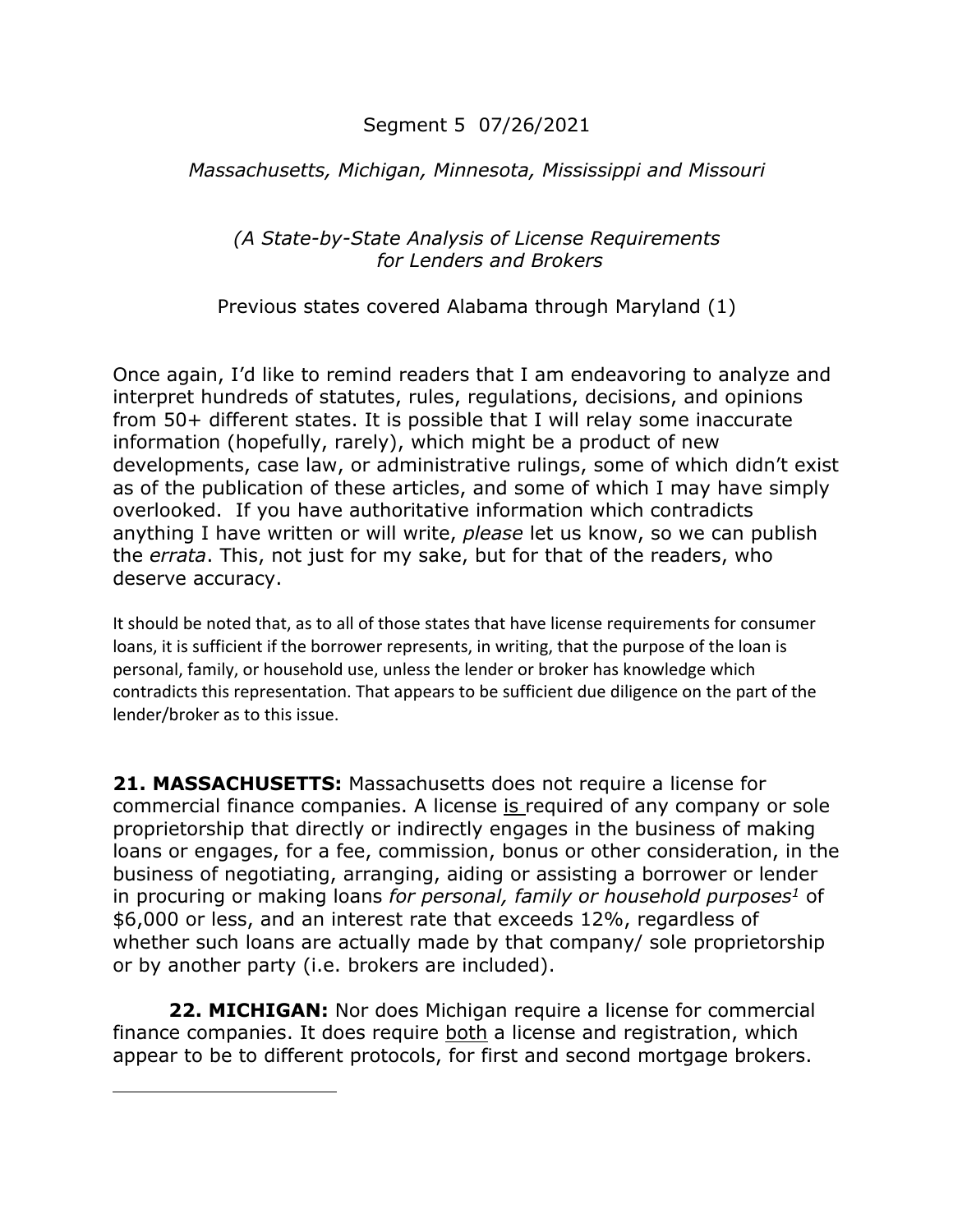Michigan also requires licenses for consumer and/or "regulatory loans" under the Regulatory Loan Act, which defines "loan" or "regulatory loan" as a loan made by a licensee to an individual *for personal, family, or household use.*

# *MICHIGAN REGULATORY ACT:*

http://www.legislature.mi.gov/(S(mgrkqh50igskw1atedvy1zzd))/mileg .aspx?page=GetObject&objectname=mcl-Act-21-of-1939 (1939)

You should be aware that the penalties for usury are severe in Michigan. Pursuant to Section 438.41, Act 259, §1 of the Michigan Statutes (1968):

 *A person is guilty of criminal usury when, not being authorized or permitted by law to do so, he knowingly charges, takes or receives any money or other property as interest on the loan or forbearance of any money or other property, at a rate exceeding 25% at simple interest per annum or the equivalent rate for a longer or shorter period. Any person guilty of criminal usury may be imprisoned for a term not to exceed*  **5 years or fined not more than \$10,000.00, or both.** [emphasis added]

Definitely not a good idea in Michigan, or anywhere for that matter. The legislatures, and the courts, consider usury a profoundly serious matter. This is possibly the primary reason for getting a license in those states, like California, that fairly exempt lenders and brokers from usury claims.

**23. MINNESOTA:** Minnesota does not require a license for commercial lenders. Mortgage and consumer lenders do need licenses. Any corporation that engages in the making of consumer loans for *personal, family or household use* must be licensed. *Minnesota Statutes §§56.0001- 56.26 (1984) and Minnesota Regulation 2675.4100 – 2675.4170 (2007).*  Regulated (consumer) lenders can make loans up to \$100,000, higher if capitalized (see statute below for details as to what "capitalized" means in this context).

## *MINNESOTA MAXIMUM RATES AND CHARGES (CONSUMER LOANS)*

*https://www.revisor.mn.gov/statutes/cite/56.131 (2014)*

**24. MISSISSIPPI***:* Mississippi is another state in which a commercial finance company does not need to be licensed. A person who, for compensation from borrowers, finds and obtains *consumer* loans or credit cards for borrowers from third party lenders does need a license. No person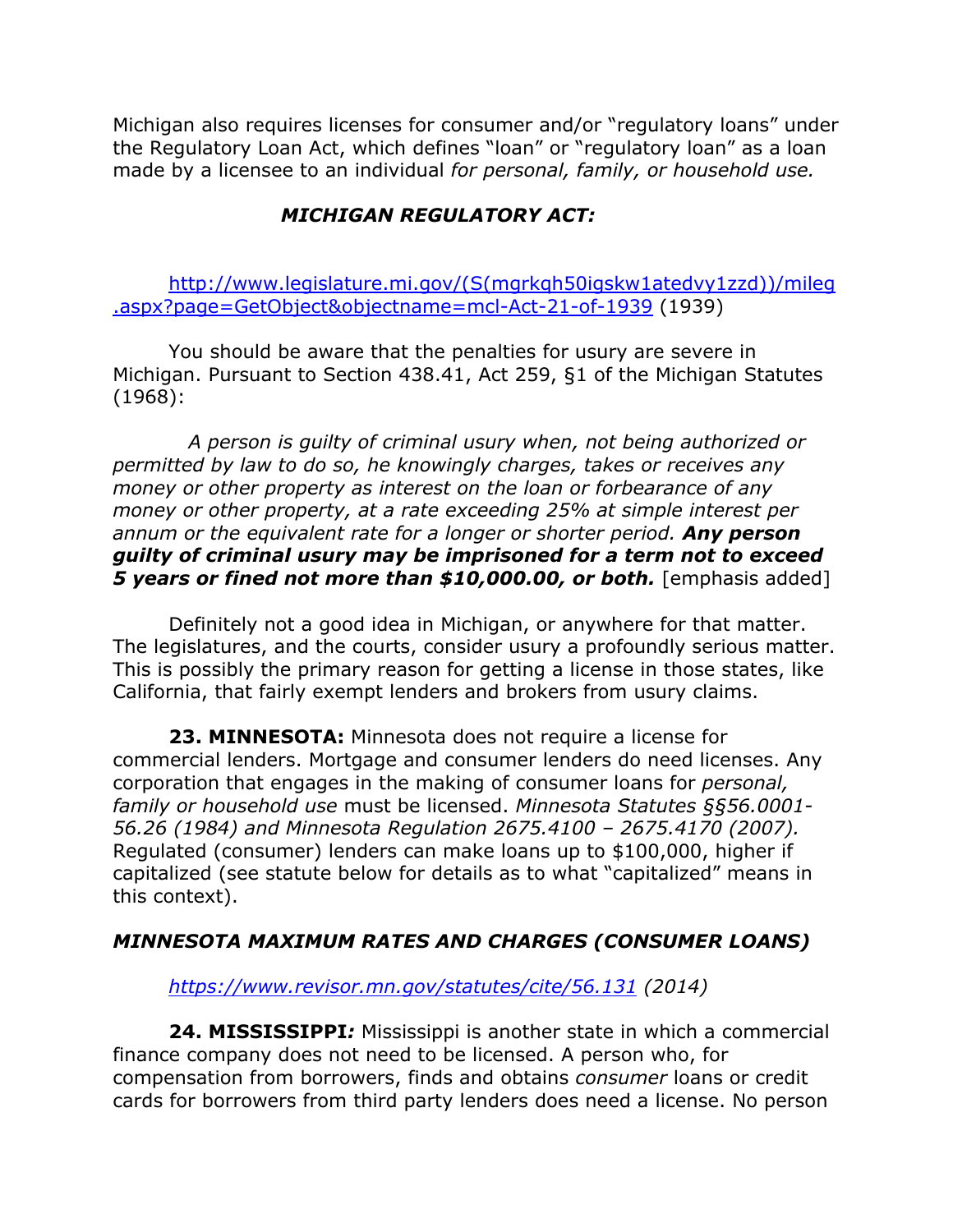shall engage in the business of being a consumer loan broker before posting the bond and obtaining the license as required by this chapter. Any person violating this section is guilty of a misdemeanor and, upon conviction thereof, shall be punished by a fine of not more than One Thousand Dollars (\$1,000.00) or by imprisonment in the county jail for not more than six (6) months, or by both such fine and imprisonment. *Mississippi Statutes § 81- 19-5* (2019). I'm quite certain none of us would be comfortable in a Mississippi prison.

A broker or loans of money may not assess or collect an advance fee and can be fined up to \$5,000 for each violation. *Mississippi Code Annotated, sec. 81-19-23 (2019).*

## *MISSISSIPPI CONSUMER LOAN BROKER ACT (2019)*

*No consumer loan broker may:*

*(a) Charge or collect any service charge or advance fee from a borrower unless and until a loan is actually found, obtained and closed for that borrower, and in no event shall a service charge exceed three percent (3%) of the original principal amount of the loan or a fee of Twenty-five Dollars (\$25.00), whichever is greater;*

https://law.justia.com/codes/mississippi/2019/title-81/chapter-19/section-81-19-23/

Violation of this statute is a *felony* punishable by a fine of not more than \$1000 and commitment to the custody of the State Department of Corrections for up to *three years*. Again, not a good place to be.

**25. MISSOURI***:* Missouri also elected to exclude commercial finance companies from any licensing requirement. Similar to many other states, mortgage lenders and consumer lenders need a license and need to be registered with. Once again, mortgage and consumer lenders need to be registered. Consumer loans are those in excess of \$500 made for *personal, family or household purposes*. *Missouri Rev. Statute §367.110* (2019)

A broker of loans of "money or property" may not assess or collect an advance fee. No loan broker shall charge, assess, collect or receive an advance fee from a borrower to provide services as a loan broker. The knowing charging, assessment, collection or receipt of an advance fee, in violation of this section, is a class A misdemeanor. *Missouri Revised Statutes §367. 305* (1992). **"Advance fee"** includes any consideration which is assessed or collected prior to the closing by a loan broker. *Missouri Revised Statutes §367. 300(1)* (1992).